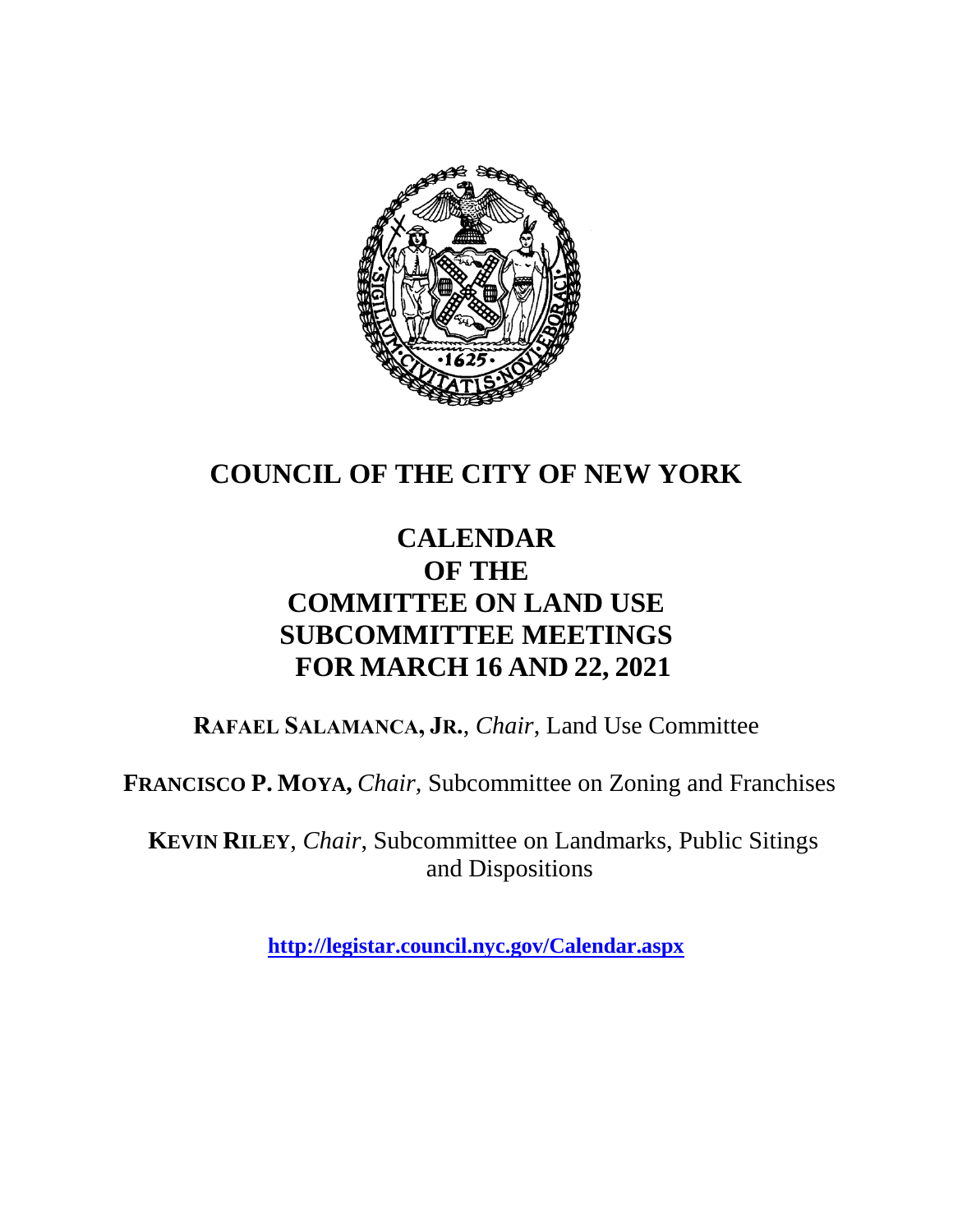**For questions about accessibility or to request additional accommodations please contact [swerts@council.nyc.gov](mailto:swerts@council.nyc.gov) or [nbenjamin@council.nyc.gov](mailto:nbenjamin@council.nyc.gov) or (212) 788-6936 at least three (3) business days before the hearing.**

#### **Table of Contents**

#### **Item No. Page**

*Subcommittee on Zoning and Franchises Public Hearing/Meeting Scheduled for 03/16/21 commencing at 10:00 A.M., Remote Hearing*

|                                                            | 3       |
|------------------------------------------------------------|---------|
|                                                            | $4 - 5$ |
| 3. 737 Fourth Avenue Rezoning (Pre. L.U. Nos. 733 and 734) | $5-6$   |
|                                                            | $6 - 7$ |

#### *Subcommittee on Landmarks, Public Sitings and Dispositions Public Hearing/Meeting Scheduled for 03/22/21 commencing at 2:00 P.M., Remote Hearing*

| 8         |
|-----------|
| $8-9$     |
| 9         |
| $9-10$    |
| 10        |
| $10 - 11$ |
| 11        |

If you are a member of the public who wishes to testify, please register via the New York City Council Home Page at [https://council.nyc.gov/,](https://council.nyc.gov/) where you can also find links to livestream the hearing and recordings of past hearings.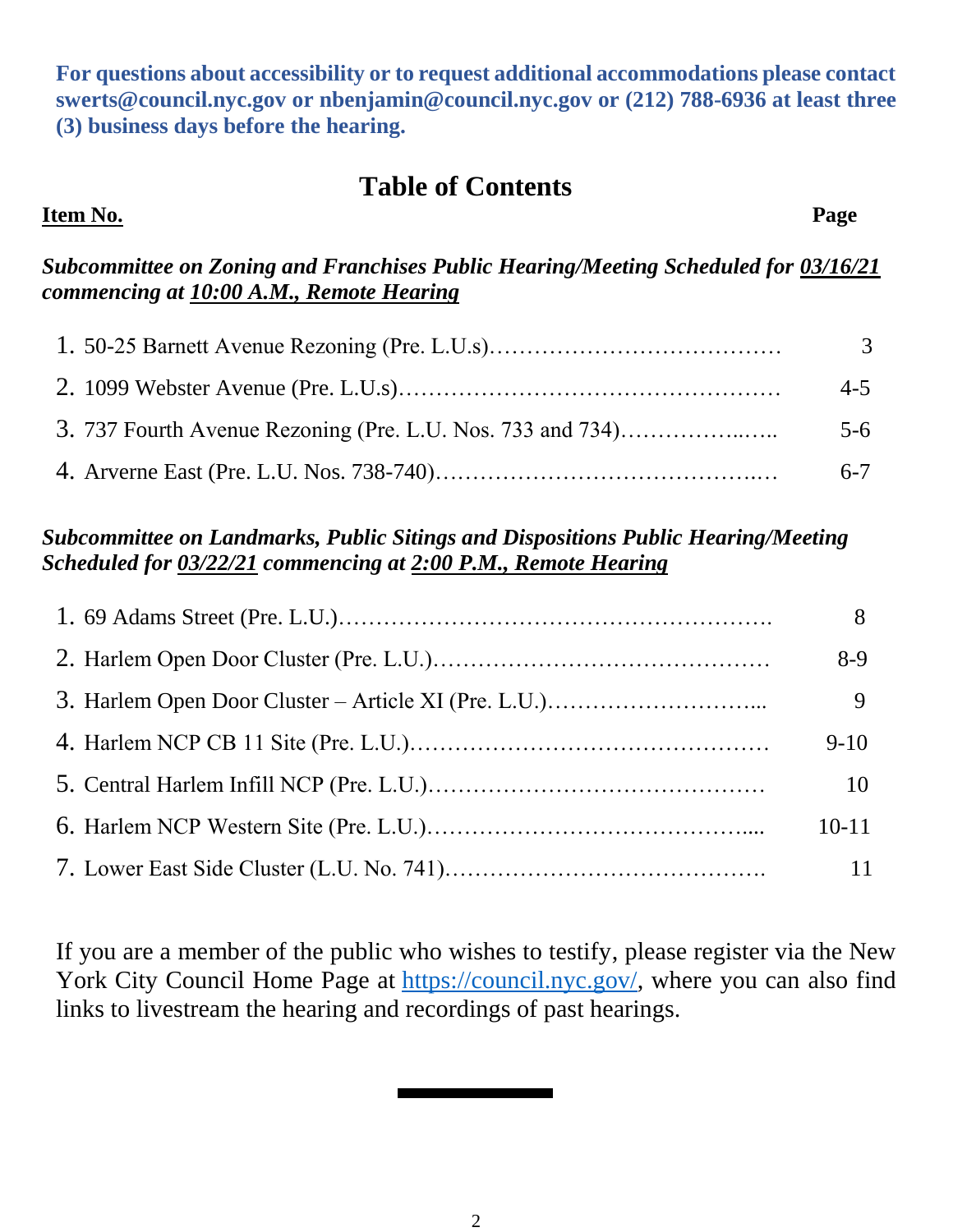# 3

#### **SUBCOMMITTEE ON ZONING AND FRANCHISES**

The Subcommittee on Zoning and Franchises will hold a remote public hearing/meeting on the following matters, commencing at **10:00 A.M., Tuesday, March 16, 2021:**

### **PRECONSIDERED L.U.S ARE RELATED**

### **PRECONSIDERED L.U.**

*The public hearing on this item was held on March 4, 2021 and closed. It was laid over by the Subcommittee on Zoning and Franchises*

#### **50-25 BARNETT AVENUE REZONING**

### **QUEENS CB - 2 C 200243 ZMQ**

Application submitted by Phipps Houses, pursuant to Sections 197-c and 201 of the New York City Charter for an amendment of the Zoning Map, Section Nos. 9b and 9d, changing from an M1-1 District to an R6A District property bounded by the southerly boundary line of the Long Island Railroad Right-of-Way (Main Line), the northerly centerline prolongation of 52nd Street, Barnett Avenue, and the northerly prolongation of the westerly street line of 50th Street, as shown on a diagram (for illustrative purposes only) dated October 5, 2020, and subject to the conditions of CEQR Declaration E-573.

### **PRECONSIDERED L.U.**

*The public hearing on this item was held on March 4, 2021 and closed. It was laid over by the Subcommittee on Zoning and Franchises*

### **50-25 BARNETT AVENUE REZONING**

### **QUEENS CB - 2 N 200244 ZRQ**

Application submitted by Phipps Houses, pursuant to Section 201 of the New York City Charter, for an amendment of the Zoning Resolution of the City of New York, modifying Appendix F for the purpose of establishing a Mandatory Inclusionary Housing Area.

**The full zoning text may be viewed at the following website: <http://www1.nyc.gov/site/planning/about/cpc-reports/cpc-reports.page>**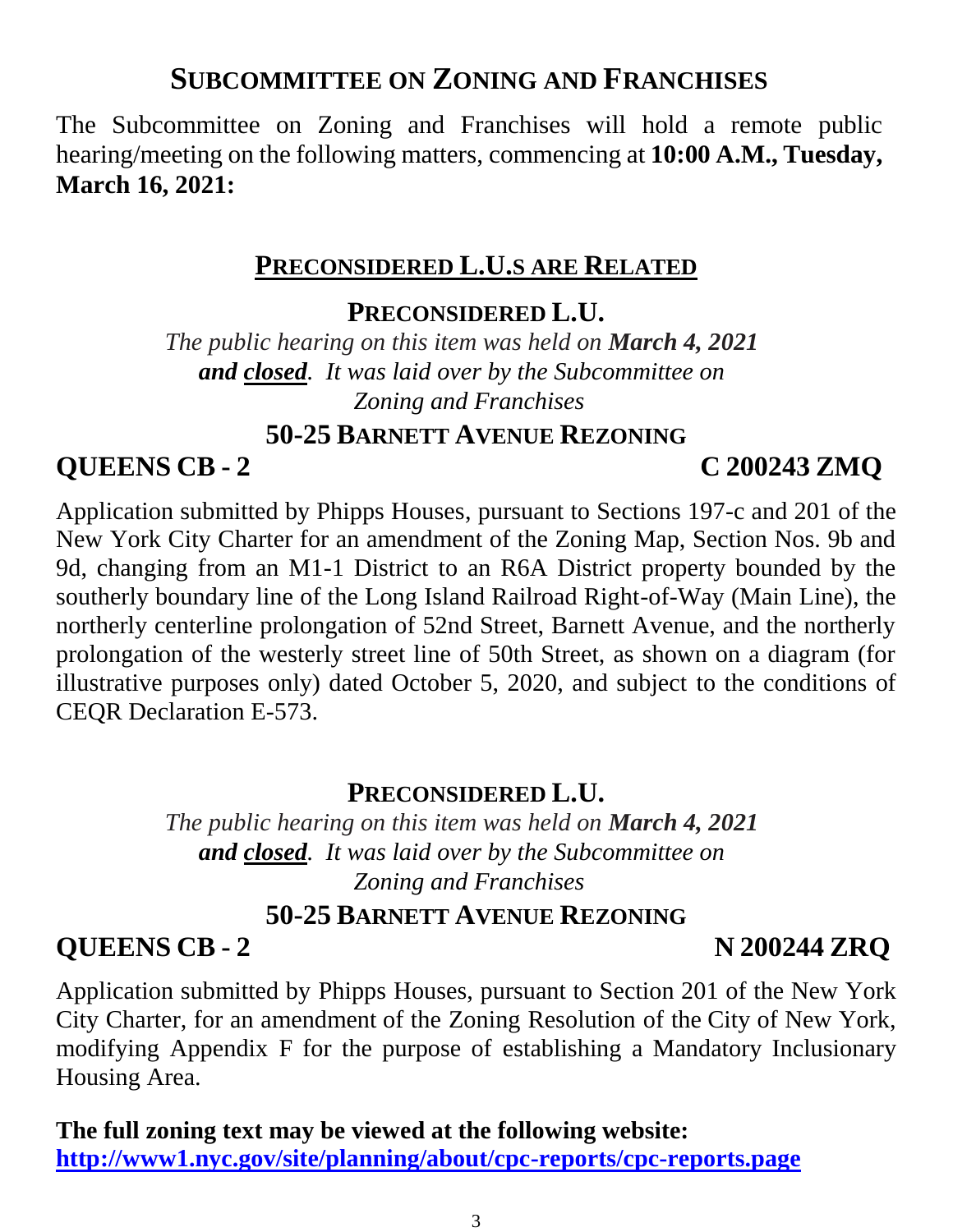#### **PRECONSIDERED L.U.S ARE RELATED**

#### **PRECONSIDERED L.U.**

*The public hearing on this item was held on March 4, 2021 and closed. It was laid over by the Subcommittee on Zoning and Franchises*

#### **1099 WEBSTER AVENUE**

### **BRONX CB - 4 C 210103 ZMX**

Application submitted by Webster 1099 Realty, LLC, pursuant to Sections 197-c and 201 of the New York City Charter for an amendment of the Zoning Map, Section No. 3d, by:

- 1. eliminating from within an existing R7-1 District a C1-4 District bounded by a line 100 feet northwesterly of Webster Avenue, East 167th Street, a line midway between Clay Avenue and Webster Avenue, and a line 100 feet southwesterly of East 167th Street;
- 2. changing from an R7-1 District to an R7X District property bounded by a line 100 feet northwesterly of Webster Avenue, East 167th Street, a line midway between Clay Avenue and Webster Avenue, and East 166th Street;
- 3. changing from an M1-1 District to an R7X District property bounded by a line midway between Clay Avenue and Webster Avenue, East 167th Street, Webster Avenue, and East 166th Street; and
- 4. establishing within the proposed R7X District a C2-4 District bounded by a line 100 feet northwesterly of Webster Avenue, East 167th Street, Webster Avenue and East 166th Street;

as shown on a diagram (for illustrative purposes only) dated October 19, 2020, and subject to the conditions of CEQR Declaration E-576.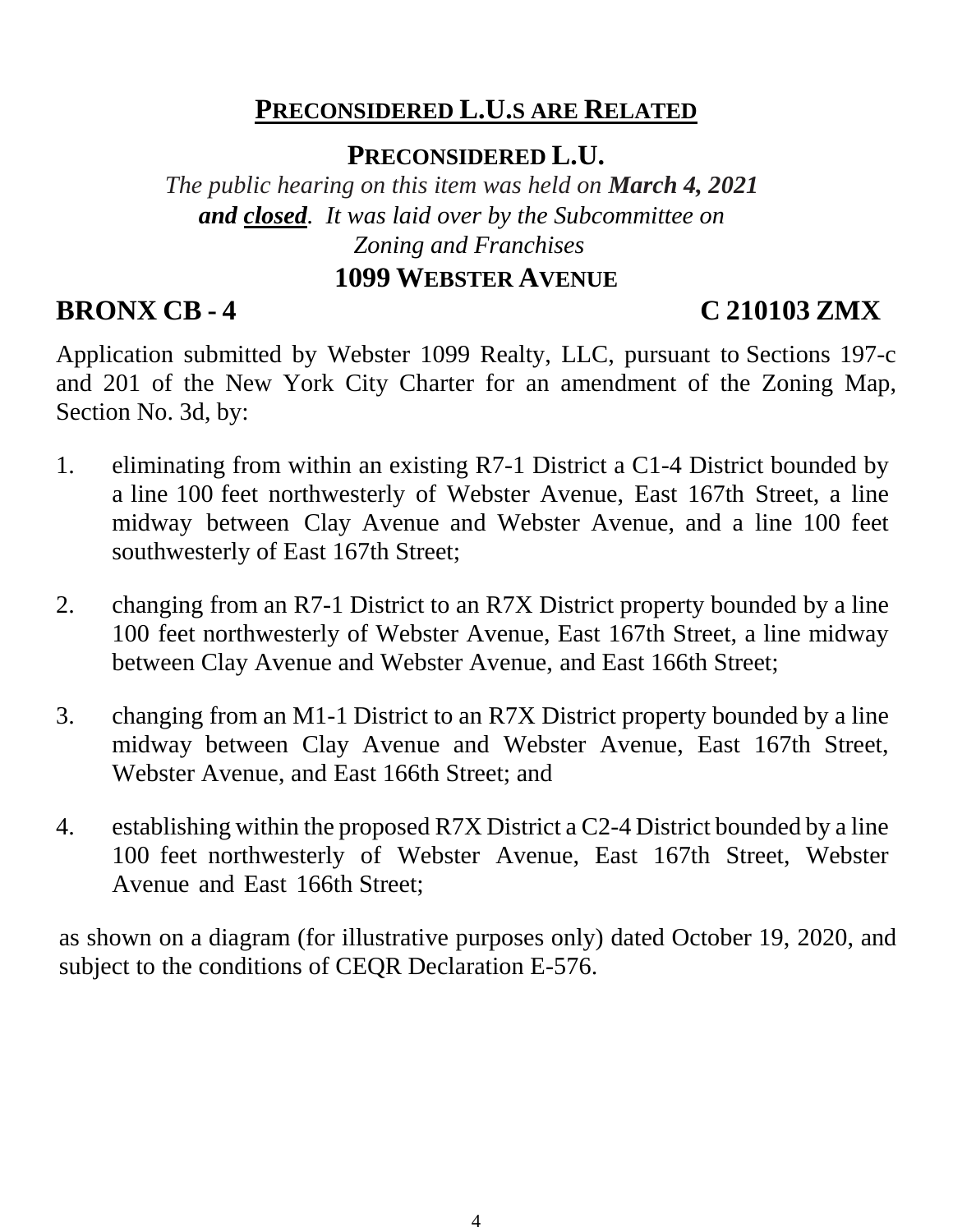#### **PRECONSIDERED L.U.**

*The public hearing on this item was held on March 4, 2021 and closed. It was laid over by the Subcommittee on Zoning and Franchises* **1099 WEBSTER AVENUE**

#### **BRONX CB - 4 N 210104 ZRX**

Application submitted by Webster 1099 Realty, LLC, pursuant to Section 201 of the New York City Charter, for an amendment of the Zoning Resolution of the City of New York, modifying APPENDIX F for the purpose of establishing a Mandatory Inclusionary Housing area.

**The full zoning text may be viewed at the following website: <http://www1.nyc.gov/site/planning/about/cpc-reports/cpc-reports.page>**

#### **PRECONSIDERED L.U. NOS. 733 AND 734 ARE RELATED**

#### **PRECONSIDERED L.U. NO. 733**

*The public hearing on this item was held on February 23, 2021 and closed. It was laid over by the Subcommittee on Zoning and Franchises*

#### **737 FOURTH AVENUE REZONING**

### **BROOKLYN CB - 7 C 200029 ZMK**

Application submitted by 737 Fourth Avenue, LLC, pursuant to Sections 197-c and 201 of the New York City Charter for an amendment of the Zoning Map, Section No. 16d:

- 1. changing from an M1-1D District to an R8A District property bounded by  $24<sup>th</sup>$  Street, a line 100 feet southeasterly of 4th Avenue,  $25<sup>th</sup>$  Street, and  $4<sup>th</sup>$ Avenue;
- 2. establishing within the proposed R8A District a C2-4 District bounded by 24<sup>th</sup> Street, a line 100 feet southeasterly of 4th Avenue, 25<sup>th</sup> Street, and 4<sup>th</sup> Avenue;
- 3. establishing a Special Enhanced Commercial District (EC-1) bounded by 24th Street, a line 100 feet southeasterly of 4th Avenue, 25<sup>th</sup> Street, and 4<sup>th</sup> Avenue;

as shown on a diagram (for illustrative purposes only) dated September 14, 2020, and subject to the conditions of CEQR Declaration E-575.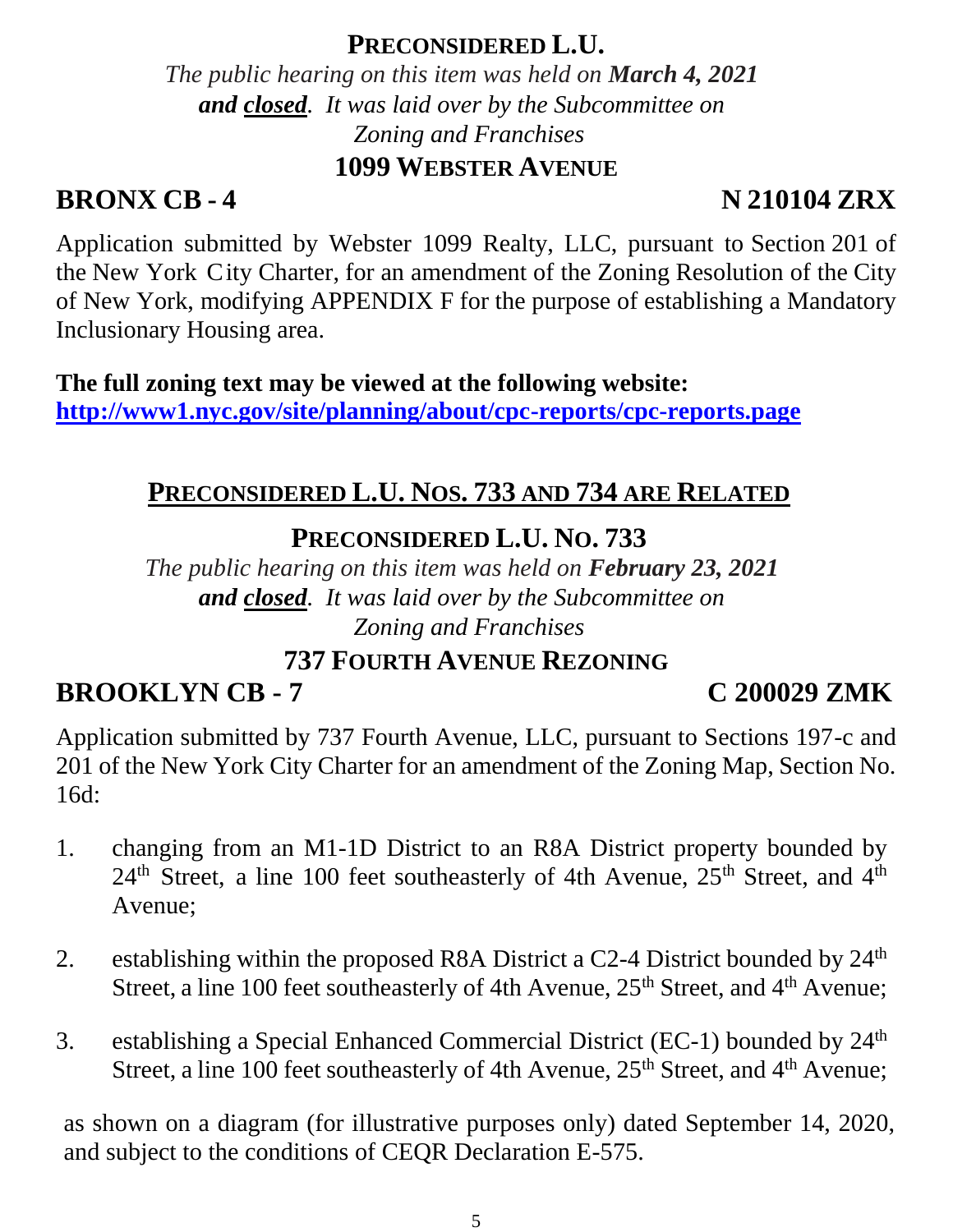#### **PRECONSIDERED L.U. NO. 734**

*The public hearing on this item was held on February 23, 2021 and closed. It was laid over by the Subcommittee on Zoning and Franchises*

#### **737 FOURTH AVENUE REZONING**

#### **BROOKLYN CB - 7** N 200030 ZRK

Application submitted by 737 Fourth Avenue, LLC, pursuant to Section 201 of the New York City Charter, for an amendment of the Zoning Resolution of the City of New York, extending the boundary of Special Enhanced Commercial District 1 in Article XIII, Chapter 2 (Special Enhanced Commercial District), and modifying APPENDIX F for the purpose of establishing a Mandatory Inclusionary Housing area. 

**The full zoning text may be viewed at the following website: <http://www1.nyc.gov/site/planning/about/cpc-reports/cpc-reports.page>**

#### **PRECONSIDERED L.U. NOS. 738 THROUGH 740 ARE RELATED**

#### **PRECONSIDERED L.U. NO. 738**

*The public hearing on this item was held on February 23, 2021 and closed. It was laid over by the Subcommittee on Zoning and Franchises*

#### **ARVERNE EAST**

**QUEENS CB - 14** N 210069 HNQ

Application submitted by the Department of Housing Preservation and Development (HPD)

- 1. pursuant to Article 16 of the General Municipal Law of New York State for:
	- a. the designation of 40 parcels within the Arverne Urban Renewal Area generally bounded as an Urban Development Action Area; and
	- b. Urban Development Action Area Project for such area:

to facilitate a natural area preserve and residential, commercial and community facility space in the Arverne Urban Renewal Area**.**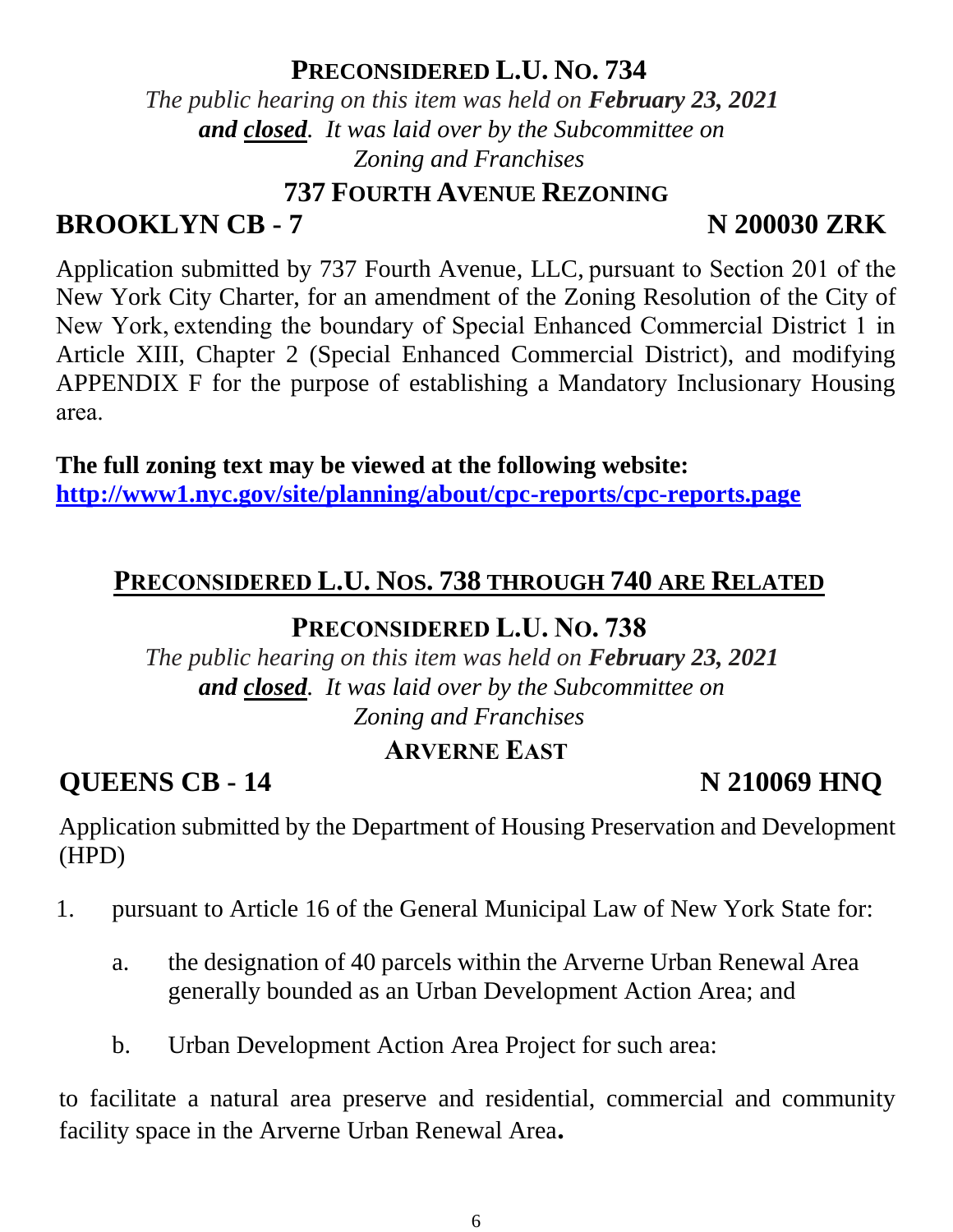#### **PRECONSIDERED L.U. NO. 739**

*The public hearing on this item was held on February 23, 2021 and closed. It was laid over by the Subcommittee on Zoning and Franchises*

#### **ARVERNE EAST**

### **QUEENS CB - 14 C 210070 ZMQ**

Application submitted by the Department of Housing Preservation and Development (HPD), pursuant to Sections 197-c and 201 of the New York City Charter for an amendment to the Zoning Map, Section No. 31a:

- 1. changing from a C4-4 District to an M1-4/R6 District property bounded by a line 120 feet westerly of Beach 35th Street, a line perpendicular to the westerly street line of Beach 35th Street distant 370 feet northerly (as measured along the street line) from the point of intersection of the northerly street line of Ocean Front Road and the westerly street line of Beach 35th Street, Beach 35th Street, and Ocean Front Road; and
- 2. establishing a Special Mixed Use District (MX-21) bounded by a line 120 feet westerly of Beach 35th Street, a line perpendicular to the westerly street line of Beach 35th Street distant 370 feet northerly (as measured along the street line) from the point of intersection of the northerly street line of Ocean Front Road and the westerly street line of Beach 35th Street, Beach 35th Street, and Ocean Front Road;

as shown on a diagram (for illustrative purposes only) dated September 14, 2020.

#### **PRECONSIDERED L.U. NO. 740**

*The public hearing on this item was held on February 23, 2021 and closed. It was laid over by the Subcommittee on Zoning and Franchises*

#### **ARVERNE EAST**

### **QUEENS CB - 14 N 210071 ZRQ**

Application submitted by the Department of Housing Preservation and Development (HPD) pursuant to Section 201 of the New York City Charter, for an amendment to the Zoning Resolution of the City of New York to amend Article XII, Chapter 3 (Special Mixed Use District) to establish Special Mixed Use District 21.

**The full zoning text may be viewed at the following website: <http://www1.nyc.gov/site/planning/about/cpc-reports/cpc-reports.page>**

#### 7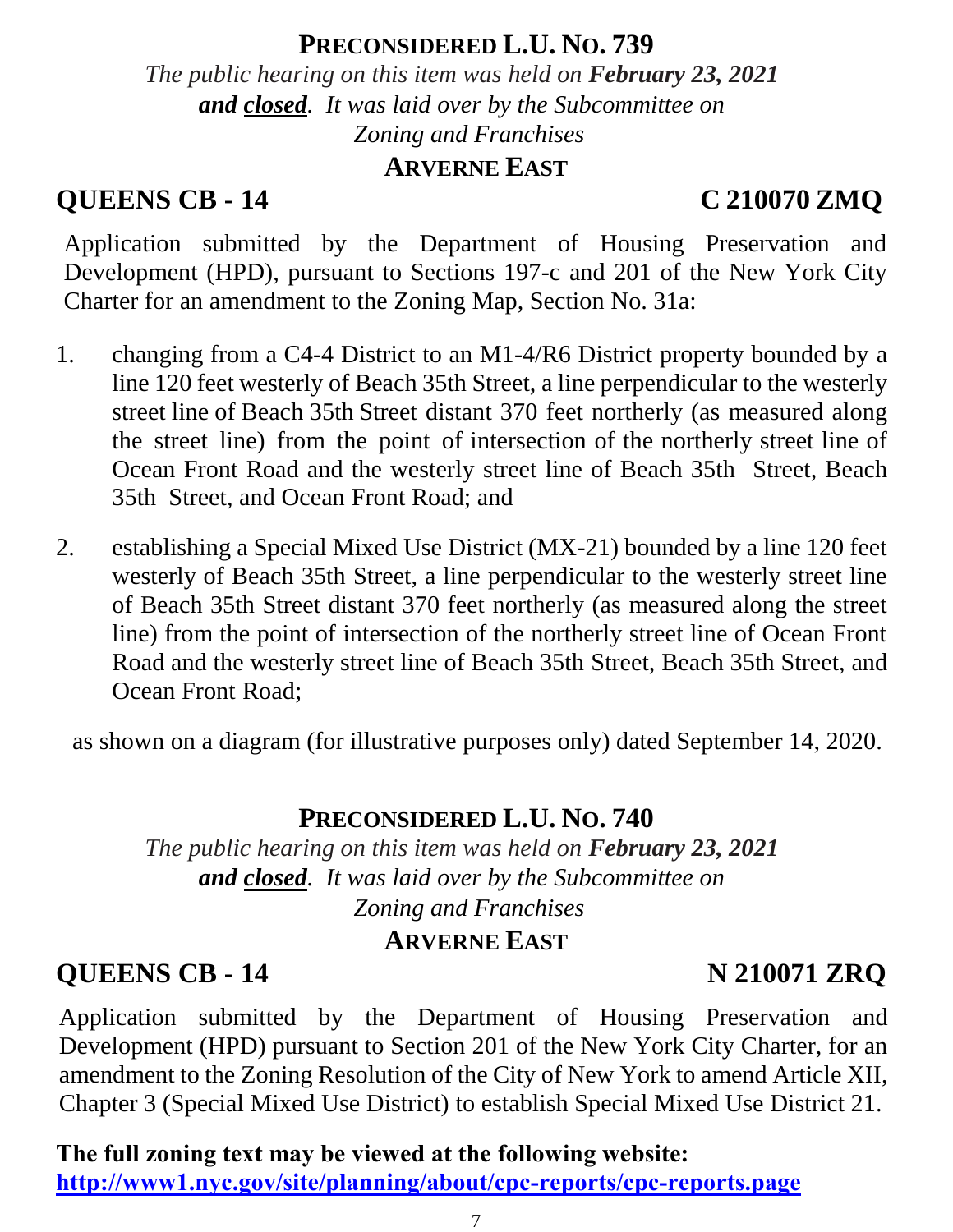8

#### **SUBCOMMITTEE ON LANDMARKS, PUBLIC SITINGS AND DISPOSITIONS**

The Subcommittee on Landmarks, Public Sitings and Dispositions will hold a remote public hearing/meeting on the following matters, commencing at **2:00 P.M. Monday, March 22, 2021:**

#### **PRECONSIDERED L.U. 69 ADAMS STREET**

#### **BROOKLYN CB - 2 C 200356 PPK**

Application submitted by the Department of Citywide Administrative Services (DCAS) pursuant to Section 197-c of the New York City Charter, for the disposition of  city-owned property located on the west side of Pearl Street between York and Front streets (Block 52, Lots 15 and 17) pursuant to zoning.

#### **PRECONSIDERED L.U.**

*The public hearing on this item was held on March 8, 2021 and closed. It was laid over by the Subcommittee on Landmarks, Public Sitings and Dispositions*

#### **HARLEM OPEN DOOR CLUSTER**

**MANHATTAN CB - 10 C 200276 HAM**

Application submitted by the Department of Housing Preservation and Development (HPD):

- 1. pursuant to Article 16 of the General Municipal Law of New York State for:
	- a. the designation of property located at 2735 Frederick Douglass Boulevard (Block 2045, Lot 13), 2752 Frederick Douglass Boulevard (Block 2032, Lot 2) 131 West 133rd Street (Block 1918, Lot 16), 130 West 134<sup>th</sup> Street (Block 1918, Lot 53) and as an Urban Development Action Area; and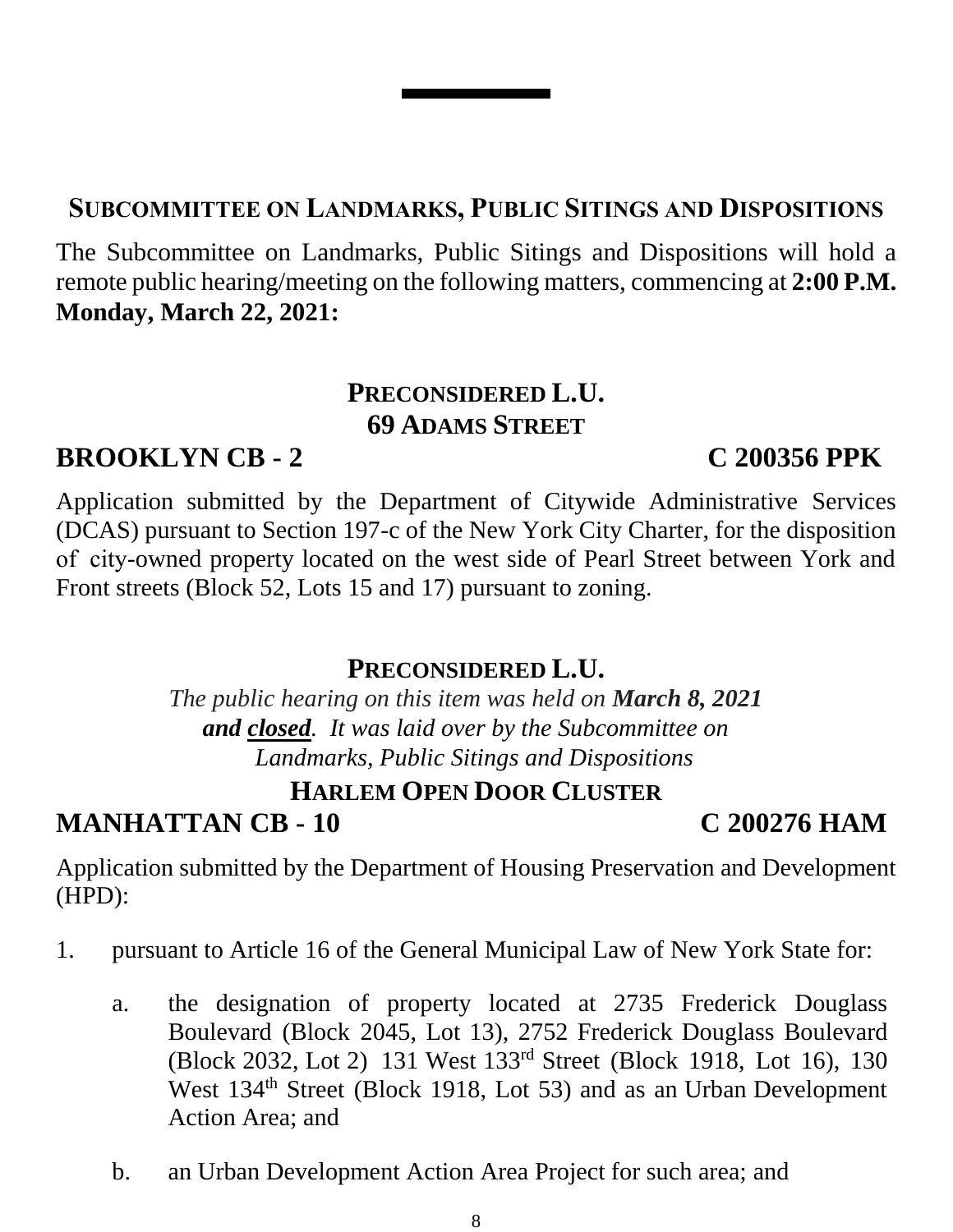2. pursuant to Section 197-c of the New York City Charter for the disposition of such property to a developer to be selected by HPD;

to facilitate two six-story buildings, one seven-story building, and one ten-story building containing an approximate total of 48 affordable housing units.

#### **PRECONSIDERED L.U.**

*The public hearing on this item was held on March 8, 2021 and closed. It was laid over by the Subcommittee on Landmarks, Public Sitings and Dispositions*

#### **HARLEM OPEN DOOR CLUSTER – ARTICLE XI MANHATTAN CB - 10 20215017 HAM**

Application submitted by the New York City Department of Housing Preservation and Development pursuant to Article XI of the Private Housing Finance Law for approval of an exemption from real property taxes for property located at 2735 Frederick Douglass Boulevard (Block 2045, Lot 13), 2752 Frederick Douglass Boulevard (Block 2032, Lot 2), 131 West 133rd Street (Block 1918, Lot 16), and 130 West 134th Street (Block 1918, Lot 53).

### **PRECONSIDERED L.U.**

*The public hearing on this item was held on March 8, 2021 and closed. It was laid over by the Subcommittee on Landmarks, Public Sitings and Dispositions*

### **HARLEM NCP CB 11 SITE**

Application submitted by the Department of Housing Preservation and Development (HPD):

- 1. pursuant to Article 16 of the General Municipal Law of New York State for:
	- a. the designation of property located at 2 East 130<sup>th</sup> Street (Block 1754, Lot 68) as an Urban Development Action Area; and
	- b. an Urban Development Action Area Project for such area; and

## **MANHATTAN CB - 11 C 200277 HAM**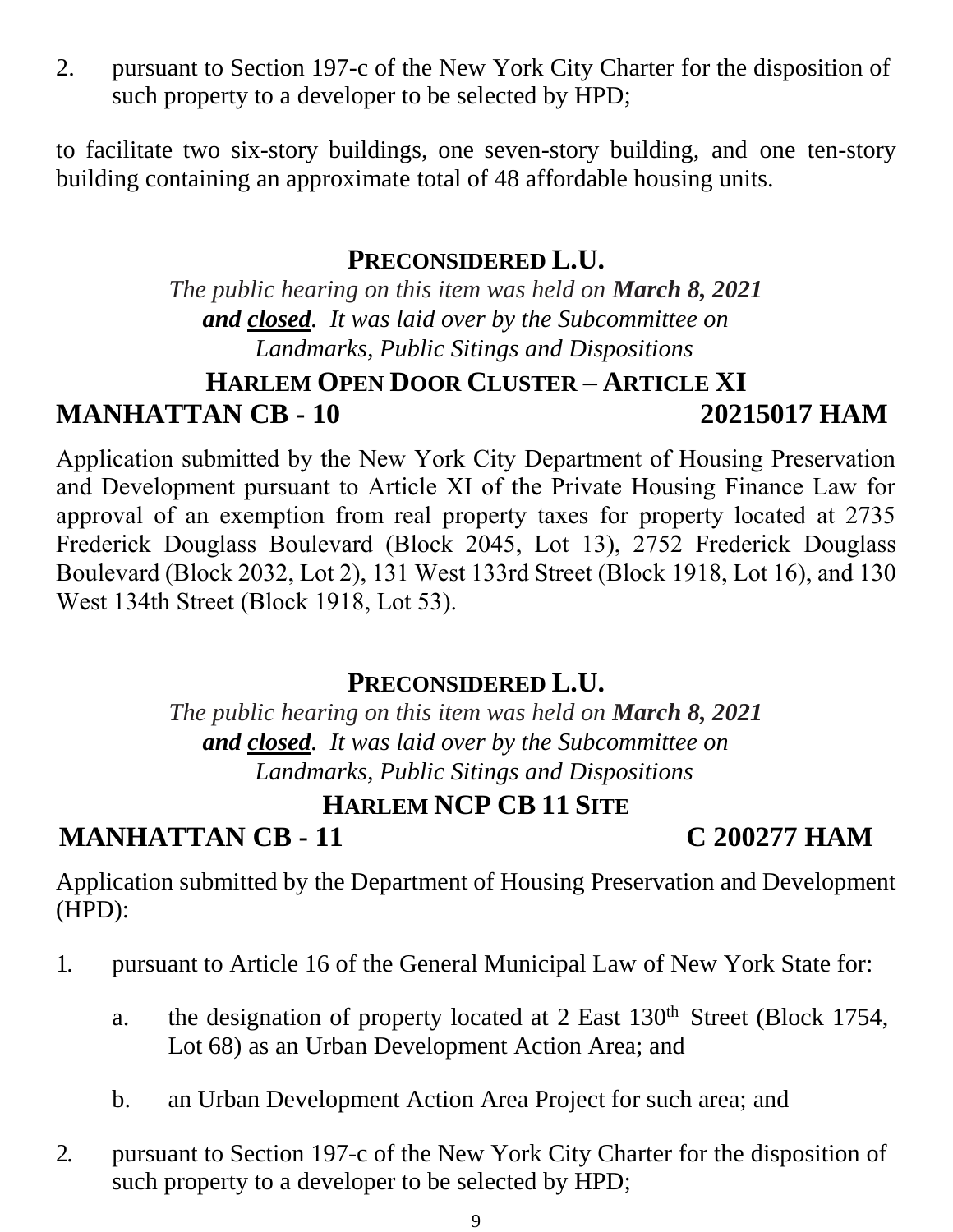to facilitate a four-story building containing approximately seven affordable housing units.

#### **PRECONSIDERED L.U.**

*The public hearing on this item was held on March 8, 2021 and closed. It was laid over by the Subcommittee on Landmarks, Public Sitings and Dispositions*

#### **CENTRAL HARLEM INFILL NCP**

#### **MANHATTAN CB - 10 C 200278 HAM**

Application submitted by the Department of Housing Preservation and Development (HPD)

- 1. pursuant to Article 16 of the General Municipal Law of New York State for:
	- a. the designation of property located at 2803 Frederick Douglass Boulevard (Block 2045, Lot 89), 136 West 137th Street (Block 1921, Lot 49), 203 West 135th Street (Block 1941, Lot 27), 61 West 130th Street (Block 1728, Lot 9), 142 West 129th Street (Block 1913, Lot 52) and 109 West 126th Street (Block 1911, Lot 26) as an Urban Development Action Area; and
	- b. an Urban Development Action Area Project for such area; and
- 2. pursuant to Section 197-c of the New York City Charter for the disposition of such property to a developer to be selected by HPD;

to facilitate six buildings containing an approximate total of 58 affordable housing units.

#### **PRECONSIDERED L.U.**

*The public hearing on this item was held on March 8, 2021 and closed. It was laid over by the Subcommittee on Landmarks, Public Sitings and Dispositions*

#### **HARLEM NCP WESTERN SITE**

**MANHATTAN CB - 10 C 200279 HAM**

Application submitted by the Department of Housing Preservation and Development (HPD):